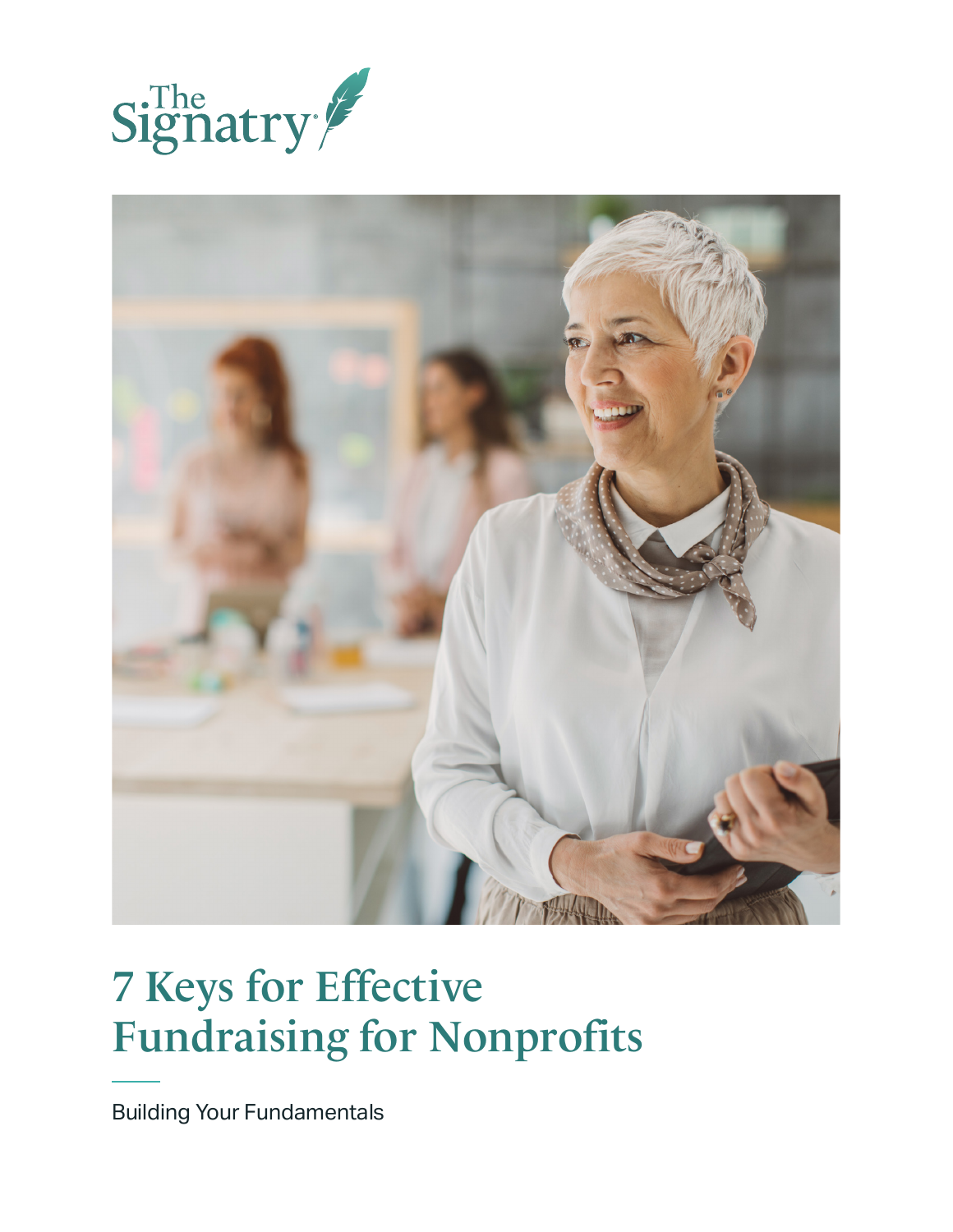

## 7 Keys for Effective Fundraising for Nonprofits

Every nonprofit has incredible God-given passions, but sometimes raising the necessary funds to achieve those goals can feel daunting. The good news is that it is not impossible, and there are proven best practices that make it easier to receive donor support. Using our years of experience working with nonprofits, we have developed the following 7 practical steps to improve your fundraising.

### 1. Know Your Story

An important part of communicating your mission with potential supporters is sharing about who you are. Developing your nonprofit's story enriches your brand and improves your ability to reach passionate supporters to make an impact for your cause. Consider the following questions to develop your story:

- What brought you here?
- What was your journey like?
- Why is this cause important to you?
- What is your mission and vision?
- What biblical influences fuel your mission?
- What key challenges have you overcome?

#### 2. Know Your Cause

As an advocate for your organization, you are responsible for knowing and sharing the details about the current state of the cause and why it is important to your supporters. Knowing your cause means you can concisely articulate who donors are helping, what services are provided, and how donors' actions will impact the mission. By identifying these core items, you more effectively share your passion, offer compelling accurate information, and draw in support. Use the following questions to assess your current status:

- Are you intentionally learning more about your cause/mission field?
- What are the problems that exist within your cause?
- What is the long-term goal you hope to achieve?
- How much support is necessary to solve these problems?
- What are the barriers that generally keep people from supporting this cause?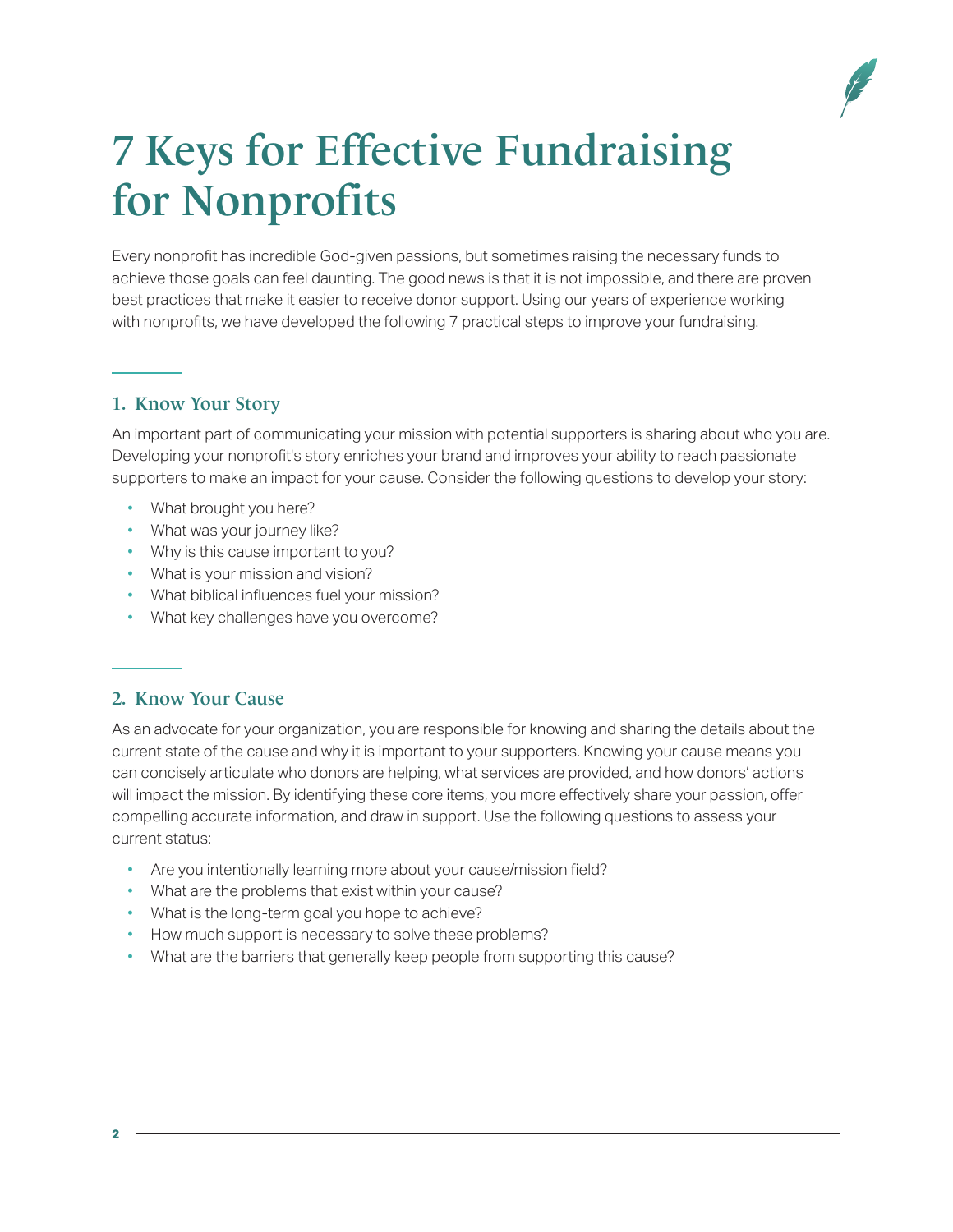

## 3. Identify and Reach Your Market

In order to fight for a cause, you need to find supporters who share your passion to reach these Kingdom objectives. This requires effective networking and messaging within your local and social community. The best methods to use vary by cause and location, but these general guidelines can start your brainstorming:

- Who else in the community cares about this cause? Other foundations, volunteer groups, community pages?
- Who can help you reach your objectives? Are there key leaders you should engage and learn from?
- What does a typical profile of your ideal supporter look like? Where can you find them? How do they prefer to be reached?
- How are you currently reaching your supporters? Is this approach working? If not, why and how can you improve?

#### 4. Host Events

It can be powerful to gather your supporters together in one space to communicate your story, the needs of the cause, and how they can help. These gatherings allow you to have concentrated communication to celebrate, inspire, and engage. Find the type of event that best fits your organization and its supporters – options include community events, service projects, luncheons, conferences, and galas - just to name a few. Consider the following questions before you host an event:

- Which of your supporters would come to an event?
- What kind of events would your supporters be interested in? Consider making a poll or researching what similar organizations have had success with
- How often would you want to/be able to host an event?
- How will you tell your supporters about the event?
- What action should result from the event? What message needs to be conveyed?

#### 5. Master "The Ask"

No matter what your cause is or how much support you need, in order to acquire donors, you need to ask your supporters to partner with you to solve the problem. This can be done in many ways: personal meetings, newsletters, events, social media platforms, etc. Remember, potential donors don't want to be overcrowded with information and fluff. To be effective, you need to keep your messaging simple, clear, and concise. Consider using the simple framework below to craft your proposal:

- Start with a **HEADLINE** to summarize the purpose of the proposal / mission
- State your **OBJECTIVE** the purpose of your proposal/mission
- Offer BACKGROUND on the project (Who, What, When, Where, Why, How)
- Share the **FINANCIAL** need to fulfill the proposal / mission
- Provide the **STATUS** of project so far
- State the **ACTION** you're asking for to meet your objectives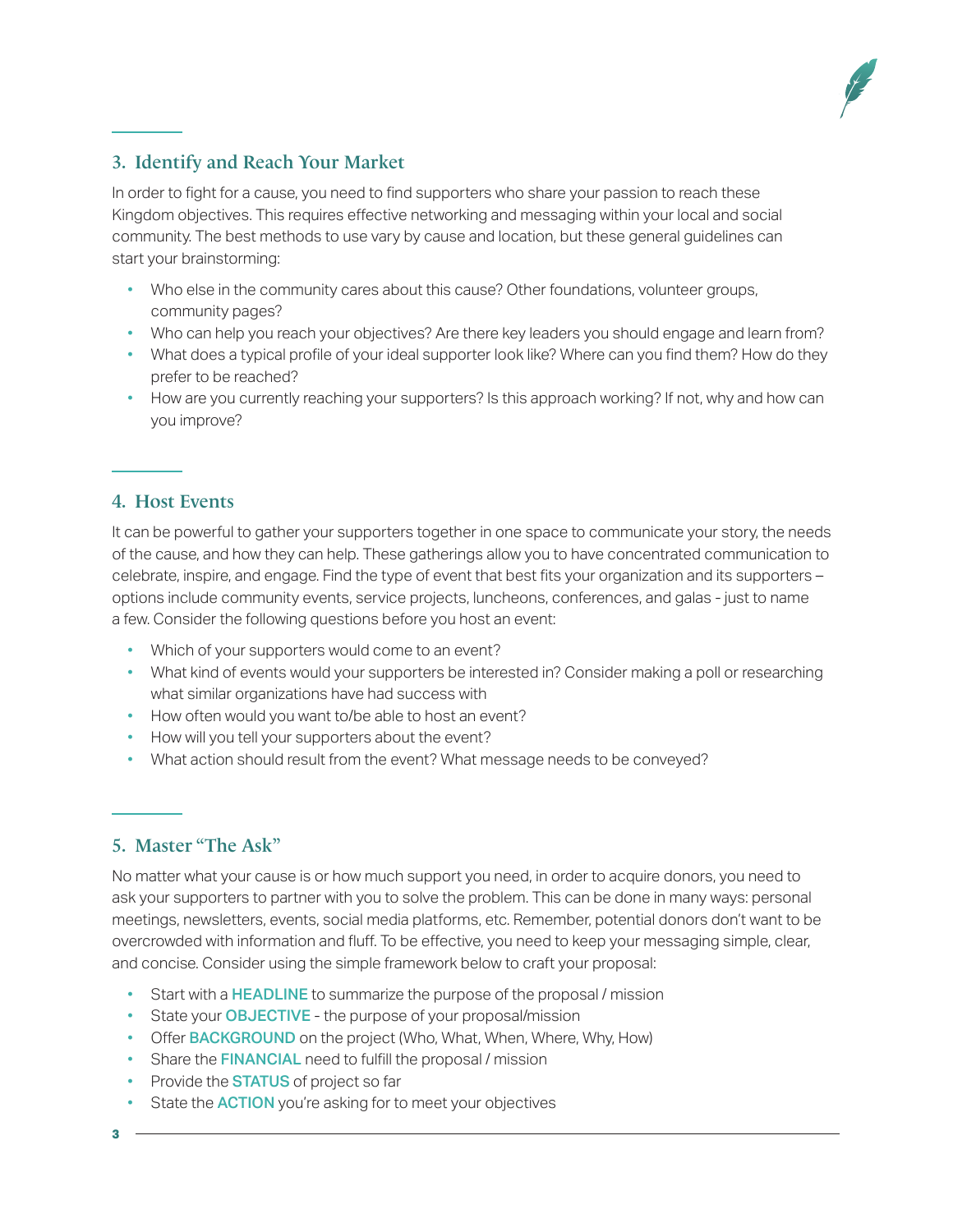

## 6. Measure Results and Adjust

Once you have asked for support, you need a plan to measure how effective your ask was. Use online analytical tools to measure key performance indicators such as clicks, engagement, and conversions. Free tools like Google Analytics and Facebook Insights make it easier to understand who your users are and what content they care about. Once you identify which methods work best for your ministry, concentrate your messaging on those methods to improve your effectiveness and efficiency. Consider the following questions as you decide how to measure your messaging:

- Do you have messaging goals/objectives in place? What does success look like for you?
- Are you measuring and recording messaging results consistently using analytics tools?
- What messaging strategies have worked best?
- What are some messaging strategies that need to be improved?
- How often do you review your communication plan to optimize performance?

#### 7. Share Your Impact

People invested in your cause want to know their efforts are making a difference. A key to sustainable fundraising is to report your impact so donors feel valued and engaged. Whether thank you notes, newsletters, or events, keep illustrating the impact your ministry has made. These success stories also make great content to inspire others to join you in your mission. Ask yourself these questions to ensure that you are sharing your impact with your audience:

- How can you share each story simply, concisely, and effectively?
- What stories resonate best with your supporting community? Are they looking for a certain style or form of communication?
- Are you including stories in thank you notes and newsletters for your donors?
- Are you sharing this content through your website and social media channels?
- Are you speaking about your impact at your events?

#### Your Next Steps

The beauty and the challenge of fundraising is there is no one fool proof method. Your organization's story and passion are unique. The problem is many people get stuck in a rut; they find status quo and stay there. Don't be afraid to push beyond what is traditional. The fundraising world is changing, and the ministries that will thrive are those who adapt now.

Through it all, remember that this is more than transactions, and it is good to remind your donors of this too. God invites us all to pursue Kingdom impact together, and your ministry is one of those open doors for donors to know and exemplify God better. Keep pressing forward!